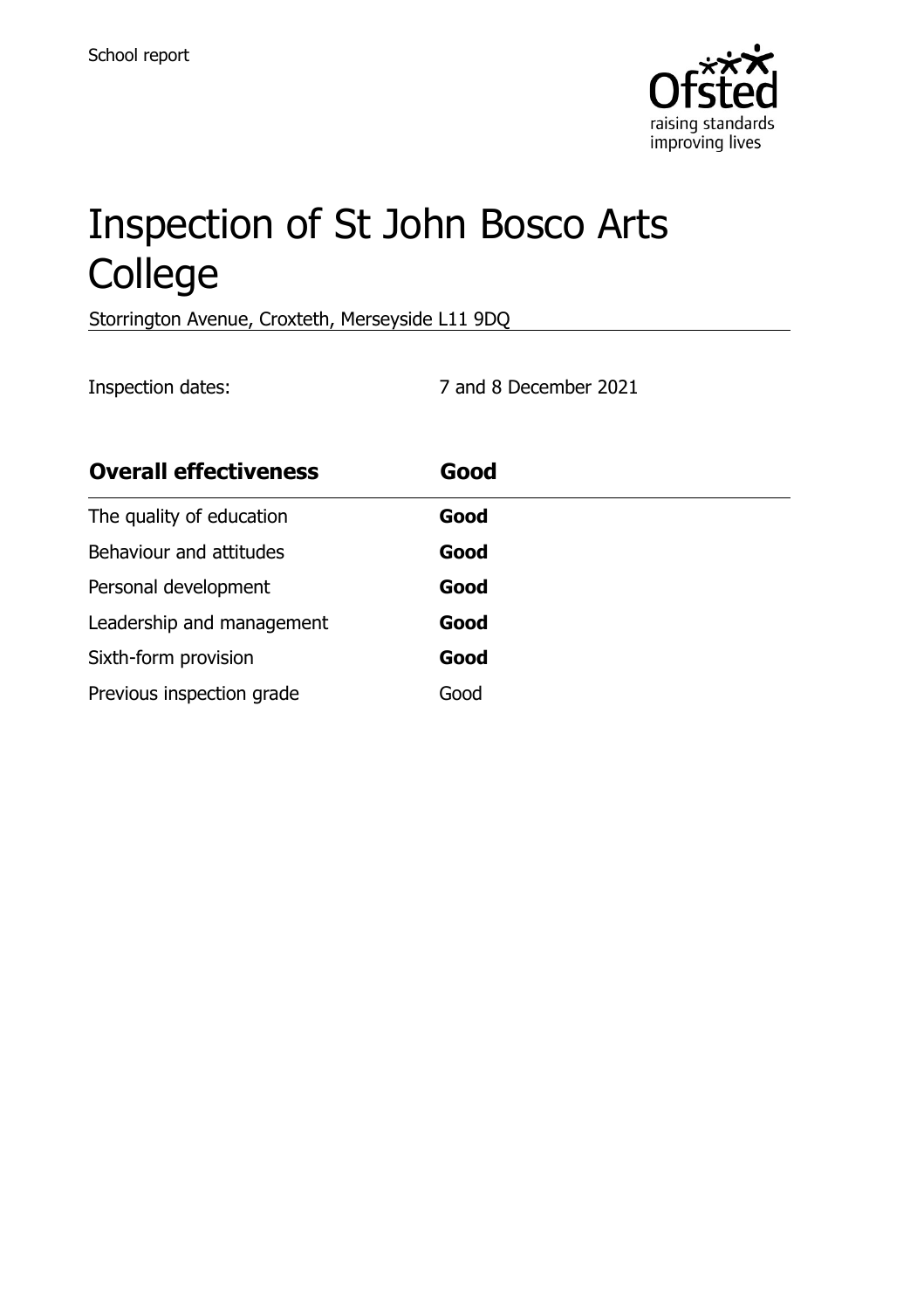

# **What is it like to attend this school?**

Pupils said that they are happy and enjoy attending this school. They appreciate the calm, welcoming atmosphere that leaders and staff create. Pupils told inspectors that they feel safe and trust staff to look after them. There are warm relationships between staff and pupils.

Pupils and students achieve well in different subjects because leaders and teachers hold high expectations for their learning. Pupils enjoy their studies, inspired by teachers' strong subject knowledge and enthusiastic, skilful teaching. Pupils pay full attention in classroom activities and take pride in their work.

Pupils and students told inspectors that they value the opportunities staff give them to develop their character and social skills. Pupils and students take part in a wide range of clubs and activities, including choir, chess, reading, Mandarin, drama and sport. Students in the sixth form benefit from enrichment activities, such as driving skills and peer support. Volunteering opportunities and charity work are important features of school life.

Pupils behave well around the school. They are respectful towards staff and one another. They told inspectors that the leaders and staff deal with bullying quickly and effectively. They said that they feel safe at the school.

#### **What does the school do well and what does it need to do better?**

Leaders provide a well-planned and ambitious curriculum for all pupils. Students in the sixth form choose from a range of academic and technical courses that leaders carefully select to meet student needs. In most subjects, leaders' plans set out clearly the knowledge they want pupils to learn. They carefully identify the order in which they will teach pupils and students essential information. This enables pupils and students to know and remember more over time, so they achieve well. However, in a small number of subjects, including in the sixth form, leaders have not fully identified the small chunks of knowledge that pupils need for their future learning.

Teachers know their curriculum subjects well. They plan carefully to ensure that learning activities match the aims of the curriculum. Teachers explain new knowledge clearly and check pupils' understanding regularly. They identify and address any gaps in pupils' knowledge. Teachers help pupils and students to learn from their mistakes and to improve their work. Pupils are cooperative with staff. They behave well and work hard. Learning is rarely interrupted by low-level disruption.

Leaders have identified that some younger pupils have gaps in their ability to read. Staff provide extra support for pupils' reading to ensure that they catch up quickly with other pupils. Many pupils benefit from hearing books read to them at the school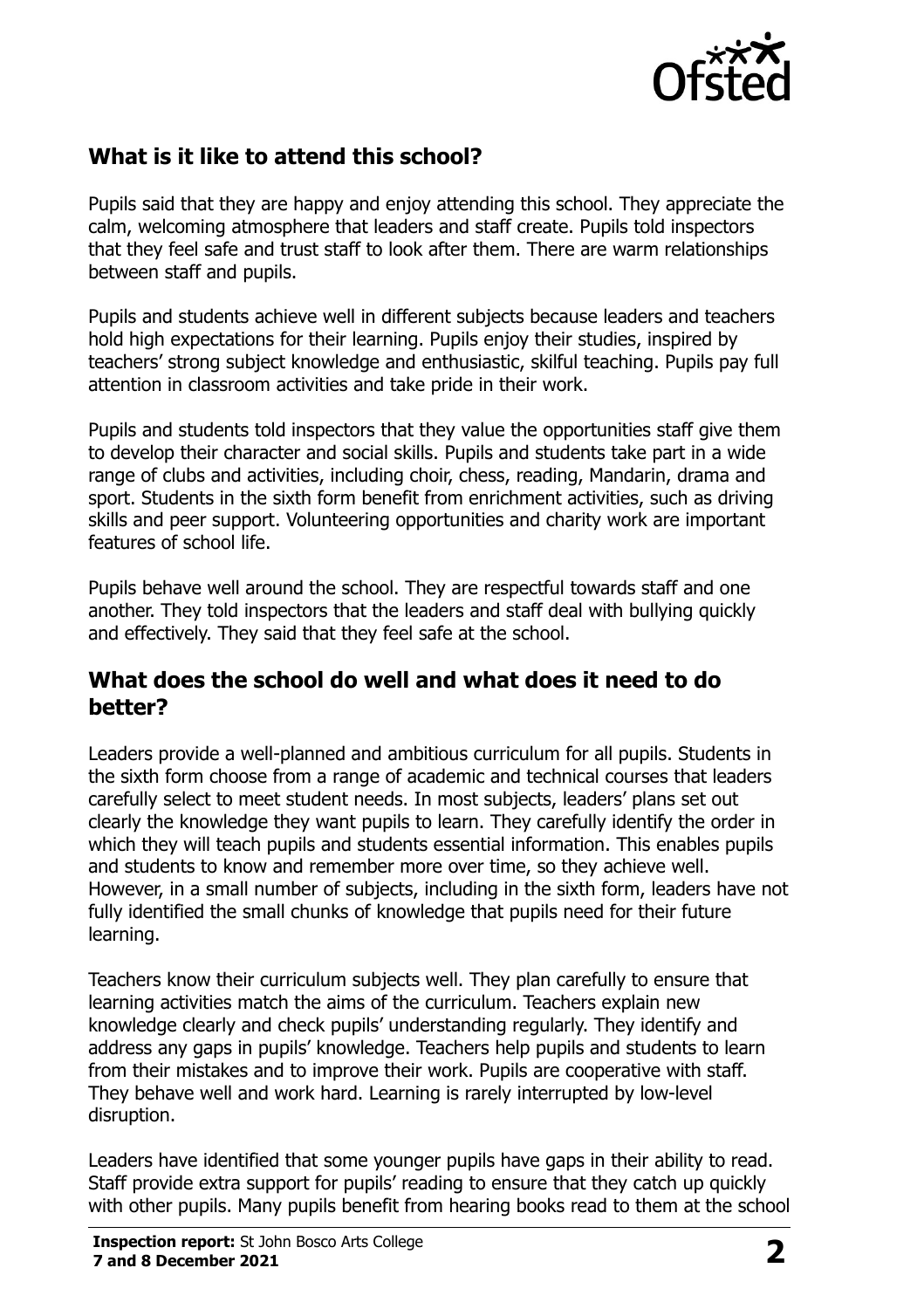

by expert readers. In some subjects, leaders have successfully trained teachers to help pupils with understanding and reading new subject-specific vocabulary.

Leaders have clear systems to identify pupils with special educational needs and/or disabilities (SEND). They ensure that teachers and other adults know how to help pupils in their learning. Leaders and teachers have successfully adapted the support that they provide for pupils with SEND in response to the COVID-19 pandemic. Pupils with SEND told inspectors that they are well supported by staff.

Leaders implement a broad personal development programme for pupils and students. For instance, pupils learn about mental health, relationships and diversity. Staff support them to be resilient and tolerant of others. Teachers successfully develop pupils' moral and spiritual understanding in line with the ethos of the school. Through roles such as anti-bullying and mental health ambassadors, students in the sixth form develop leadership skills. Leaders plan well for all pupils' careers education and guidance. Pupils and students said this support is effective and tailored to their individual needs.

Staff told inspectors that they enjoy working at the school. They said that leaders take steps to reduce workload and are considerate of the staff's well-being. Staff benefit from a range of professional development opportunities. Governors know the school well, and are ambitious for its pupils and students. They understand their roles and carry out their responsibilities effectively.

# **Safeguarding**

The arrangements for safeguarding are effective.

Leaders are committed to ensuring that pupils are safe and well cared for. The school has a large, knowledgeable safeguarding team. The team ensures that all staff are well trained in safeguarding. Staff act quickly to report any concerns they have about a pupil's well-being. Leaders work closely with external agencies to ensure that pupils get the help they need. Leaders ensure that pupils are taught about healthy relationships. Pupils learn how to keep themselves safe, including online.

# **What does the school need to do to improve?**

#### **(Information for the school and appropriate authority)**

- $\blacksquare$  In a small number of subjects, including in the sixth form, leaders have not fully identified all the important knowledge that pupils need to learn. This weakness limits teachers' ability to implement the planned curriculum. As a result, pupils do not achieve as well as they should in these subjects. Leaders should ensure that all curriculum plans set out the essential knowledge that staff will teach pupils.
- Some younger pupils have gaps in their reading ability. This means that these pupils do not learn as well as they should in a range of subjects. Leaders should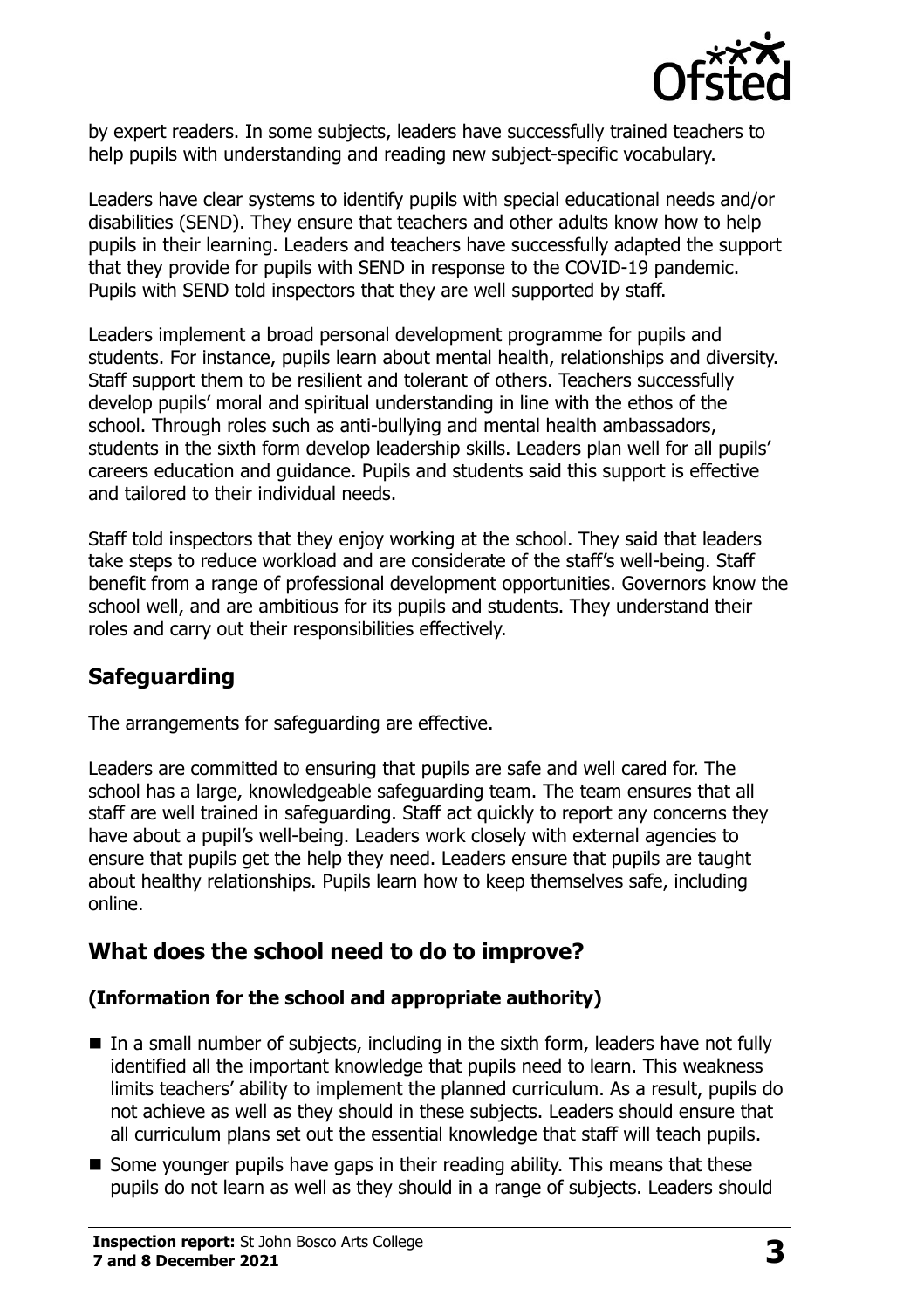

fully implement their new reading strategy and ensure that pupils catch up quickly in their reading.

### **How can I feed back my views?**

You can use [Ofsted Parent View](http://parentview.ofsted.gov.uk/) to give Ofsted your opinion on your child's school, or to find out what other parents and carers think. We use information from Ofsted Parent View when deciding which schools to inspect, when to inspect them and as part of their inspection.

The Department for Education has further quidance on how to complain about a school.

If you are the school and you are not happy with the inspection or the report, you can [complain to Ofsted.](http://www.gov.uk/complain-ofsted-report)

# **Further information**

You can search for [published performance information](http://www.compare-school-performance.service.gov.uk/) about the school.

In the report, '[disadvantaged pupils](http://www.gov.uk/guidance/pupil-premium-information-for-schools-and-alternative-provision-settings)' refers to those pupils who attract government pupil premium funding: pupils claiming free school meals at any point in the last six years and pupils in care or who left care through adoption or another formal route.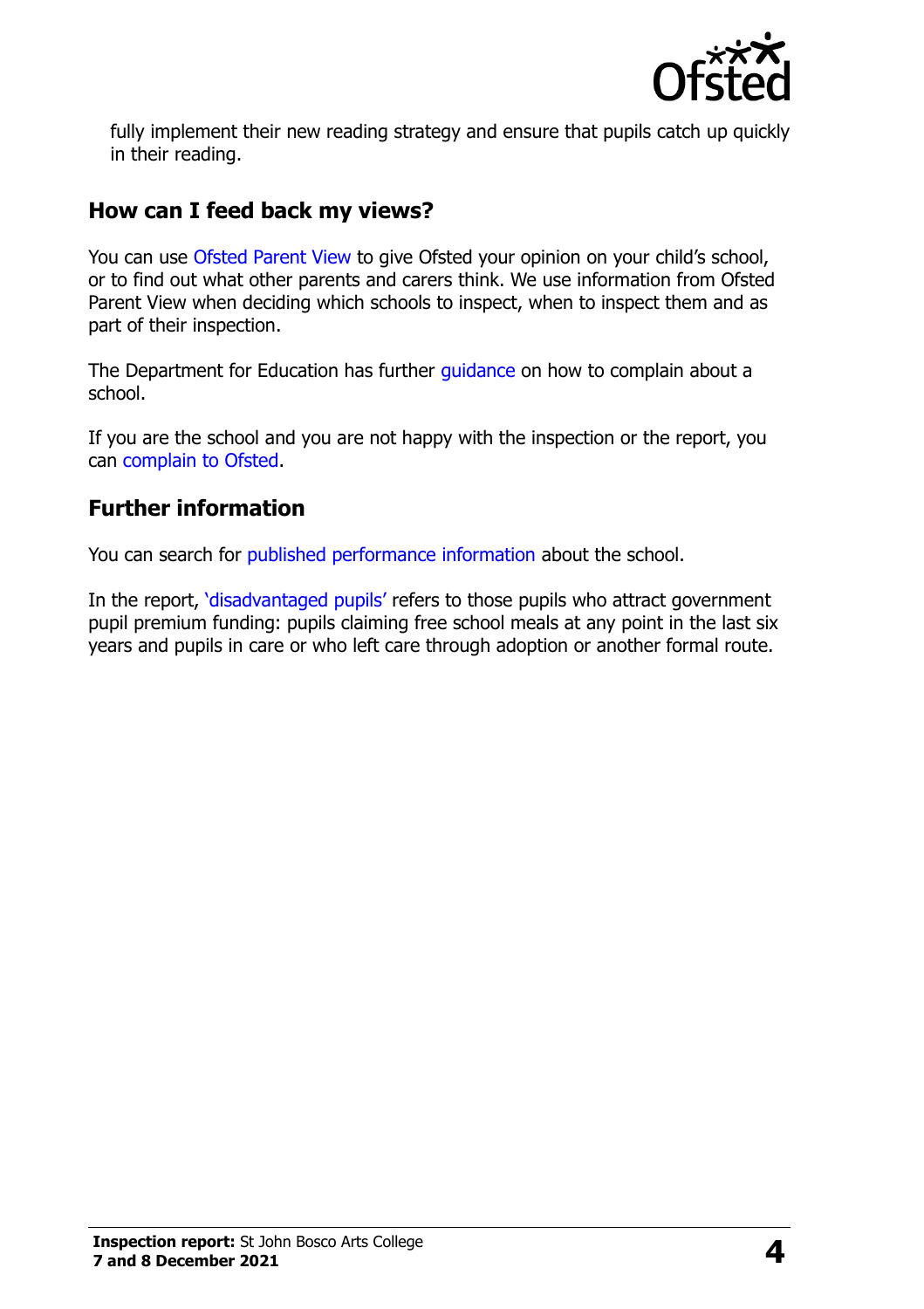

# **School details**

| Unique reference number                            | 104715                                                              |
|----------------------------------------------------|---------------------------------------------------------------------|
| <b>Local authority</b>                             | Liverpool                                                           |
| <b>Inspection number</b>                           | 10200338                                                            |
| <b>Type of school</b>                              | Secondary comprehensive                                             |
| <b>School category</b>                             | Voluntary aided                                                     |
| Age range of pupils                                | 11 to 18                                                            |
| <b>Gender of pupils</b>                            | Girls                                                               |
| <b>Gender of pupils in sixth-form</b><br>provision | Mixed                                                               |
| Number of pupils on the school roll                | 1092                                                                |
| Of which, number on roll in the<br>sixth form      | 197                                                                 |
| <b>Appropriate authority</b>                       | The governing body                                                  |
| <b>Chair of governing body</b>                     | John Gibbons                                                        |
| <b>Headteacher</b>                                 | Darren Gidman                                                       |
| Website                                            | www.stjohnboscoartscollege.com/                                     |
| Date of previous inspection                        | 8 and 9 November 2016, under section 5<br>of the Education Act 2005 |

# **Information about this school**

- The school has a Catholic ethos. The most recent section 48 inspection took place in January 2018.
- A small number of pupils are educated through five alternative providers.
- The school meets the requirements of the Baker Clause, which requires schools to provide pupils in Years 8 to 13 with information about approved technical education qualifications and apprenticeships.

# **Information about this inspection**

The inspectors carried out this inspection under section 5 of the Education Act 2005.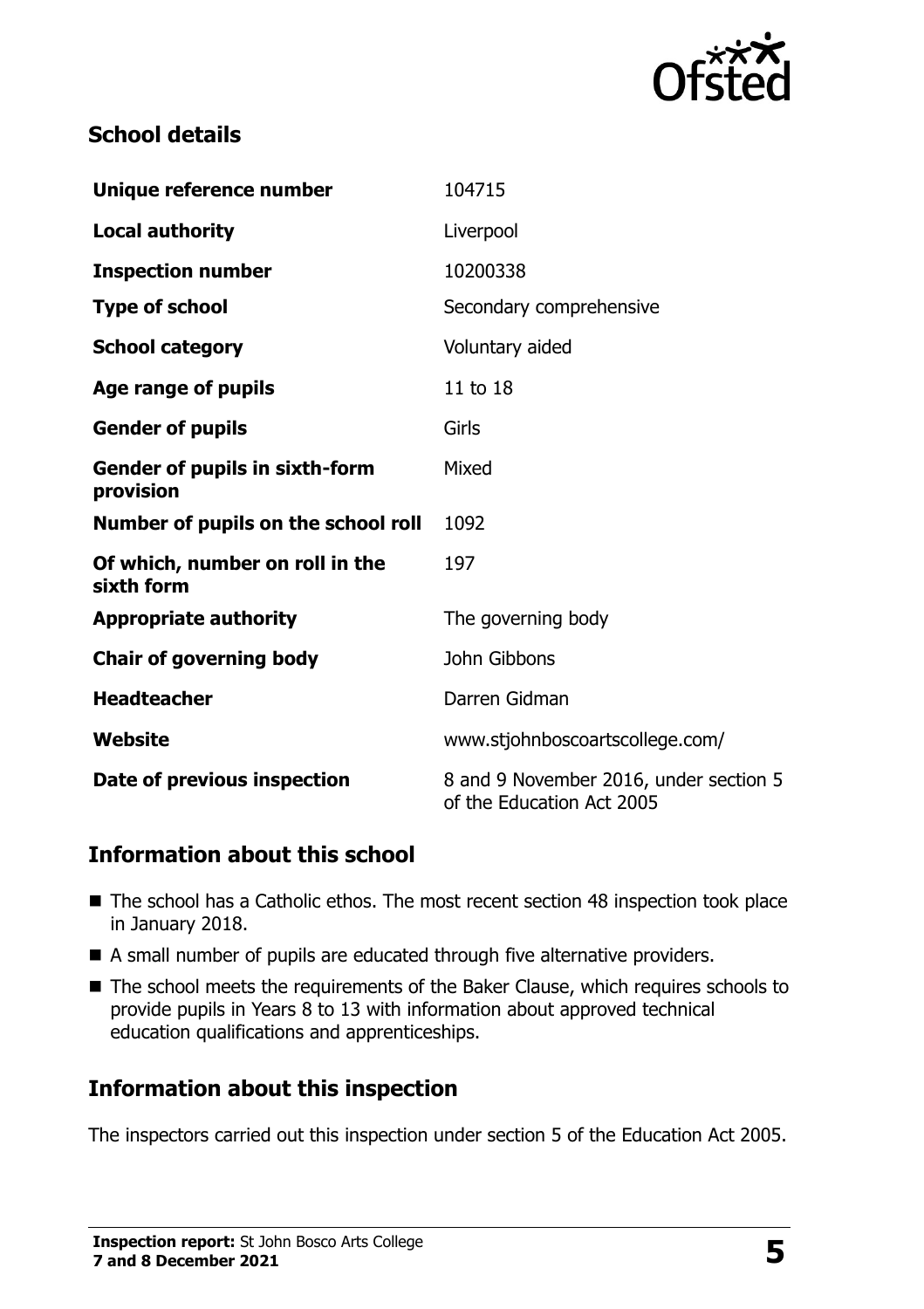

- This was the first routine inspection the school received since the COVID-19 pandemic began. Inspectors discussed the impact of the pandemic with school leaders and have taken that into account in their evaluation.
- During the inspection, inspectors held meetings with the headteacher, other senior leaders, including the designated safeguarding lead and the head of sixth form, middle leaders, teachers and members of support staff.
- $\blacksquare$  The lead inspector met with members of the governing body of the school, including the chair of governors.
- The lead inspector also spoke with the local authority school improvement officer and the archdiocese school improvement officer.
- Inspectors carried out deep dives in the following subjects: English, geography, mathematics, science and technology. For each deep dive, inspectors met with subject leaders, looked at curriculum plans, visited a sample of lessons, spoke with teachers, spoke with some pupils and students about their learning and looked at samples of pupils' and students' work.
- Inspectors also looked at curriculum plans and spoke to leaders about some other subjects. They visited a sample of lessons in a range of subjects.
- **Inspectors met with leaders responsible for safeguarding. They reviewed a range** of documents in relation to safeguarding, including the school's pre-employment checks on staff. They spoke to staff and pupils about wider aspects of safeguarding. They also considered survey responses from staff, parents and carers about safeguarding.
- Inspectors observed pupils' behaviour during breaktimes, lunchtimes, in corridors and during lessons. They spoke with pupils about bullying, behaviour and leaders' expectations of their behaviour. Inspectors also discussed pupils' and students' programmes of wider personal development.
- Inspectors considered the responses from parents to Ofsted's online questionnaire, Parent View. This included the comments submitted via the freetext facility. Inspectors also reviewed the responses to Ofsted's staff questionnaire and the responses to Ofsted's pupil questionnaire.

#### **Inspection team**

| Stephanie Gill, lead inspector | Ofsted Inspector |
|--------------------------------|------------------|
| Tim Long                       | Ofsted Inspector |
| Philip Wood                    | Ofsted Inspector |
| David Roberts                  | Ofsted Inspector |